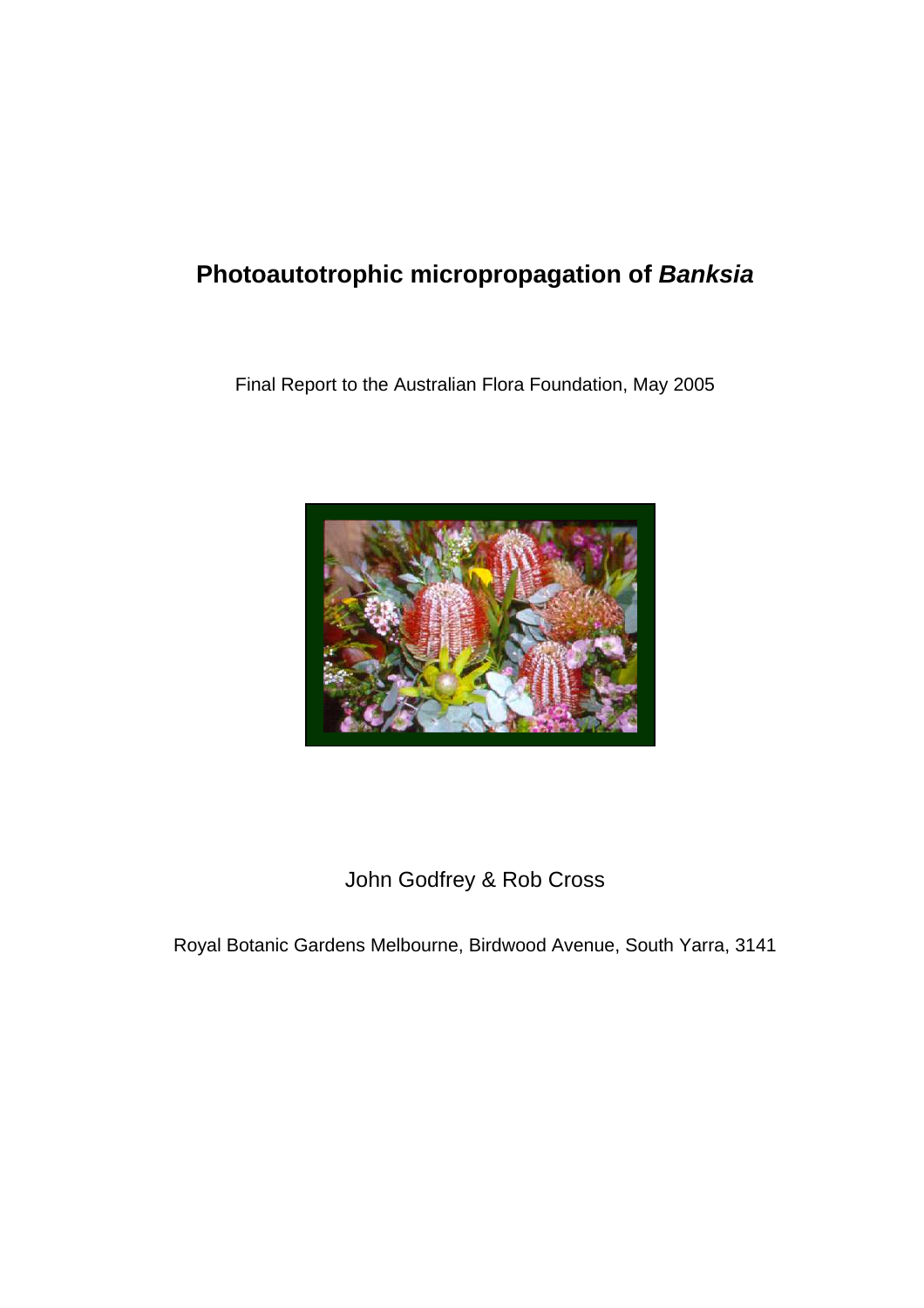#### **Summary**

The objective of this project was to develop a tissue culture propagation method for *Banksia* species. Banksias are an important component of the Australian cut flower export industry, but most plants are derived from seed, with consequent problems of variability. Tissue culture methods offer the prospect of rapid multiplication of selected superior forms. Although there are a few reports of culture of *Banksia* species, no technique giving good *ex vitro* survival has been developed. The initial aim of the project was to look at photoautotropic propagation of these species, but early in the work it became apparent that a major barrier was the surface de-contamination of species to introduce them into culture. Hence the focus was changed into developing a reliable method for introducing *Banksia* species into culture.

The method finally developed involved taking terminal shoots of *Banksia coccinea*, about 150mm long, from greenhouse grown plants, trimming off the leaves, and placing the stems into 0.01M HCl with 3 drops/500ml of Tween 80® with gentle agitation for 3 minutes, then transfer to 1% available chlorine solution for 10 minutes with constant agitation; then to sterile 2.4mM citric acid solution for 5 minutes. The sections were rinsed once and stored in sterile de-ionised water. Seventy-five percent of explants survived, and remained green and viable after surface sterilisation using this treatment, and subsequent placement on tissue culture medium. A higher percentage of explants survived on ½ M & S although bud expansion and growth was observed to be best on WPM.

This procedure offers a fast, simple, safe and effective means of surface de-contamination which does not damage plant cells or destroy surface integrity. This surface sterilisation method has enabled a number of small trials to be undertaken to determine an optimal *in vitro* medium for the initiation and multiplication of *Banksia coccinea*. Although long-term *in vitro* survival and multiplication have been unsuccessful to date, a basis for a full-time research project has been established. The procedure offers promise for the surface decontamination of other woody species.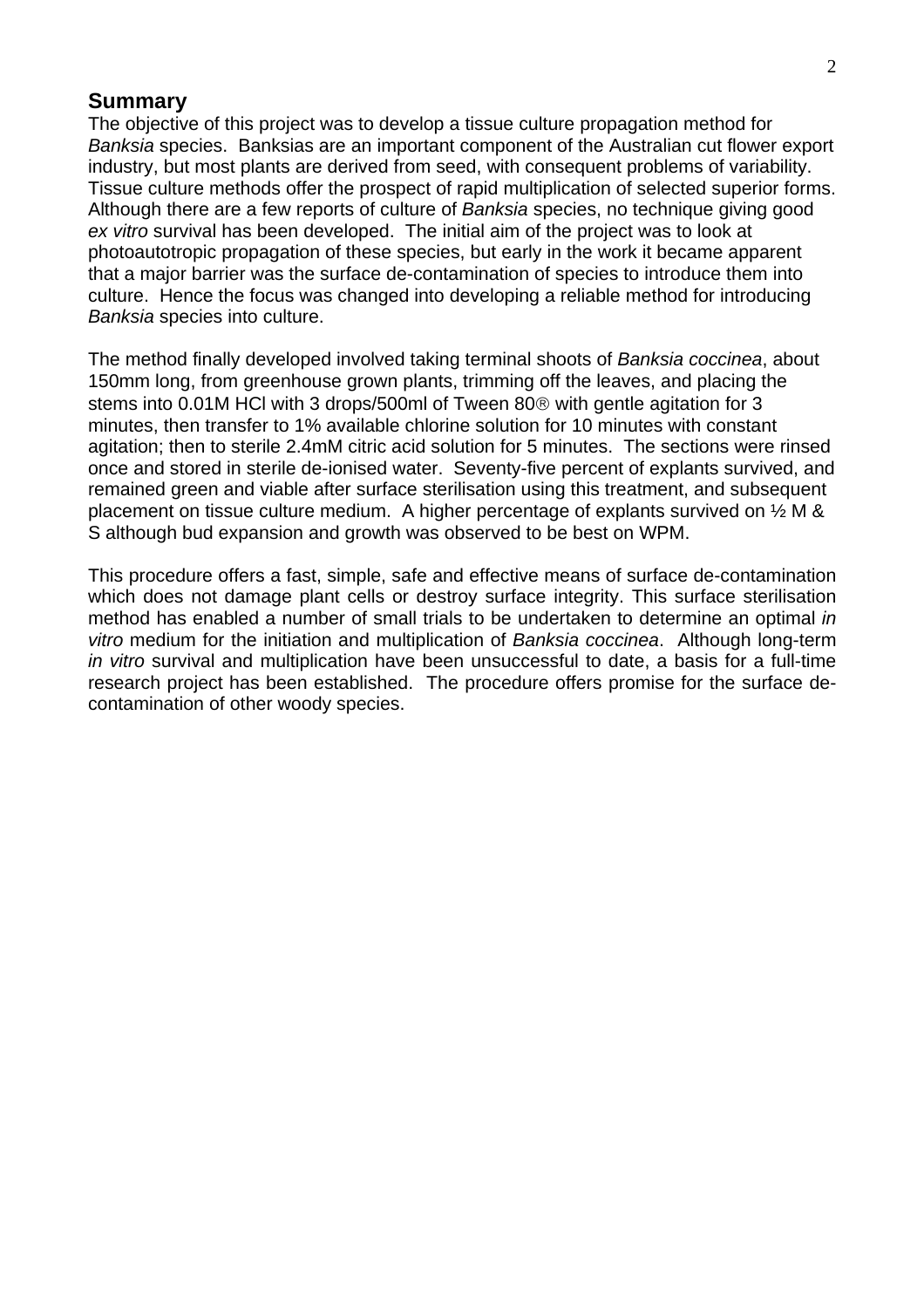#### **Objective**

To develop a method of asexual propagation, micropropagation, for *Banksia* species, that will enable the selection of superior cultivars for the nursery and cut flower industries.

# **Background**

The genus *Banksia* offers the nursery and floricultural industries a number of species that are unique in form and texture. They have been an important component of the Australian cut flower export industry, initially through harvesting from natural areas or farmed bush, especially in Western Australia, but increasingly from plantations established from seed propagated material in both the eastern and western states. Large growth rates in the value of cut flower exports from Australia were predicted in the 1990s (Baker, 1994), and by 2002 the value of exports had climbed to \$55 million (Australian Flower Export Council, 2003) with *Banksia* being an important component of this. The potential for *Banksia* as a nursery or landscape industry plant is high too.

The development of *Banksia* as a cut flower is impeded by a number of factors. Cultivation of *Banksia* in plantations has become increasingly important, not only to reduce reliance on harvesting from natural vegetation as we become increasingly aware for the need to conserve our natural heritage, but also to lift potential production levels. Plantations have been established using seed raised plants, however further value could be added, by supplying high quality, uniform blooms from plantations established with superior selections of asexually propagated plants, rather than the variability of the current seed produced plantations. A reliable asexual propagation technique would also allow selections to be made that have greater resistance to diseases like *Phytophthora*.

Micropropagation potentially offers a rapid multiplication method and some success has been achieved with the establishment of *B. coccinea, B. ericifolia, B. lemanniana, B. marginata, B. menziesii, B. ornata, B. prionotes, B. serrata* and *B. spinulosa* var. *collina* from nodal segments and shoot tips in culture at the University of Adelaide (Sedgley, 1998, Tynan *et al*., 2001). The same researchers have also achieved slow growth and multiplication rates for *B. coccinea* and *B. spinulosa* var. *collina*, and *in vitro* root induction has been achieved with *B. coccinea* although with little *ex vitro* survival. Niccol *et al.* (1994) observed shoot multiplication for *B. serrata* and *B. oblongifolia* using explants of shoot apices, or more successfully, hypocotyls, although root initiation in culture was reportedly poor. Other unpublished attempts to initiate *Banksia* into culture have been made by other laboratories with little success.

The purpose of this project was to establish modified micropropagation techniques that will produce plants more suited to the *ex vitro* environment. Originally the project was designed to test whether the survival of explants *ex vitro* could be improved by providing photoautotrophic conditions *in vitro* using methods that have largely been developed by Kozai (1991) at Chiba University in Japan. Kozai's studies have indicated that the leaf, shoot and root tissues produced under the heterotrophic conditions normally experienced in tissue culture, are not well adapted to *ex vitro* conditions. Kozai's photoautotrophic methods have been shown to produce plant tissue more equivalent to that produced by standard nursery propagation methods, and are thus more capable of surviving *ex vitro* conditions. Photoautotrophic metabolism is stimulated by high light and carbon dioxide levels, and low levels of sucrose in the nutrient media. However, the technical difficulties encountered refocused the project into preliminary studies thus setting the groundwork for photoautotrophic micropropagation trials. The first of these was the development of an optimal surface sterilisation technique which eliminated reliance on antibiotics in the *in vitro* medium.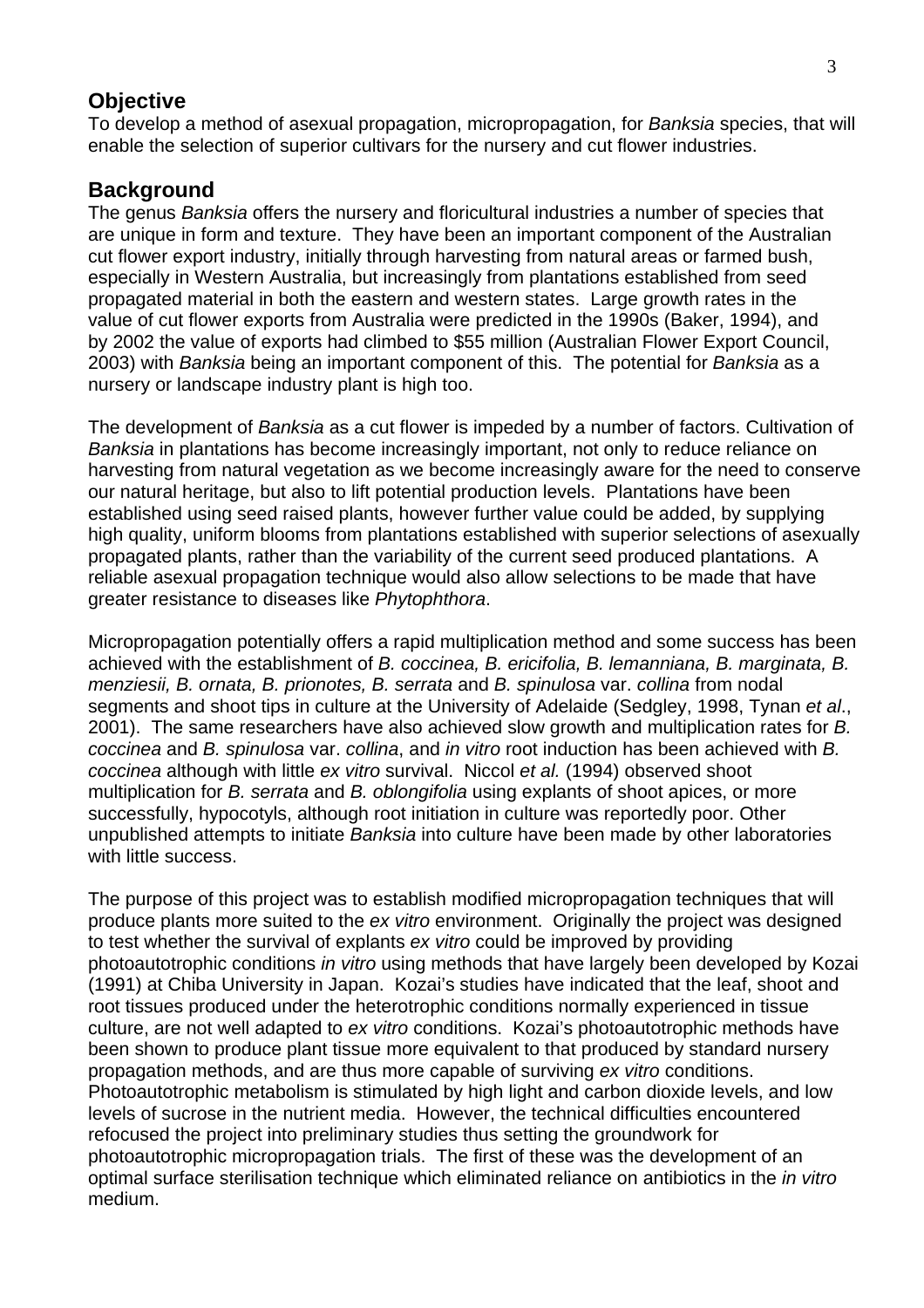# **Acknowledgements**

We are grateful to the Australian Flora Foundation for the grant that enabled the repair and upgrading of an existing Conviron controlled environment cabinet, and made this work possible.

We also gratefully acknowledge the guidance of Mike Rigby of Vitrotec in planning our trials, the assistance of Dr Marco Duretto of the Royal Botanic Gardens Melbourne with the scanning electron microscopy, and Robin Eichner of the Australian Quarantine and Inspection Service and Dr Ian Pascoe of the Institute for Horticultural Development for the fungal identification.

# **Participants**

Initially, the *Banksia* micropropagation project was to be a part of La Trobe University student Fiona Perry's PhD project, but unfortunately she withdrew shortly after she started the project in 1997.

The Royal Botanic Gardens' Honorary Associate, Dr John Godfrey, has been working on the *Banksia* micropropagation project since 1998, although very much on a part-time basis.

# **Surface sterilisation of explants**

#### **Introduction**

Plant surfaces are a habitat for a varied microflora nourished by the plant itself and by surface residues including insect detritus (Cassells, 1991). Most of these microorganisms are exclusively epiphytic and can be removed by surface sterilisation unless dwelling in crevices, under scales or on mucilaginous surfaces. Endophytic microflora may also be present and cannot be removed by surface sterilisation. Gunson and Spencer-Phillips (1994) highlight the danger of epiphytes being transferred to endophytic niches during the excision of explants and subsequent manipulation *in vitro*. Therefore care must be taken in collecting material for explants to avoid transferring epiphytic microflora to intercellular and intravascular sites.

The difficulty of micropropagating *B. coccinea* is compounded by problems in surface sterilisation. *B. coccinea* has proved difficult to disinfest (Tynan, 1994). Figures 1, 2, 3 and 4 show the hairy tomentose structure of the adaxial leaf surfaces and the foreign bodies trapped between the hairs.



**Figure 1:** Abaxial (left) and adaxial (right) leaf surfaces of *Banksia coccinea* (x50) showing the mass of hairs that make surface sterilisation difficult.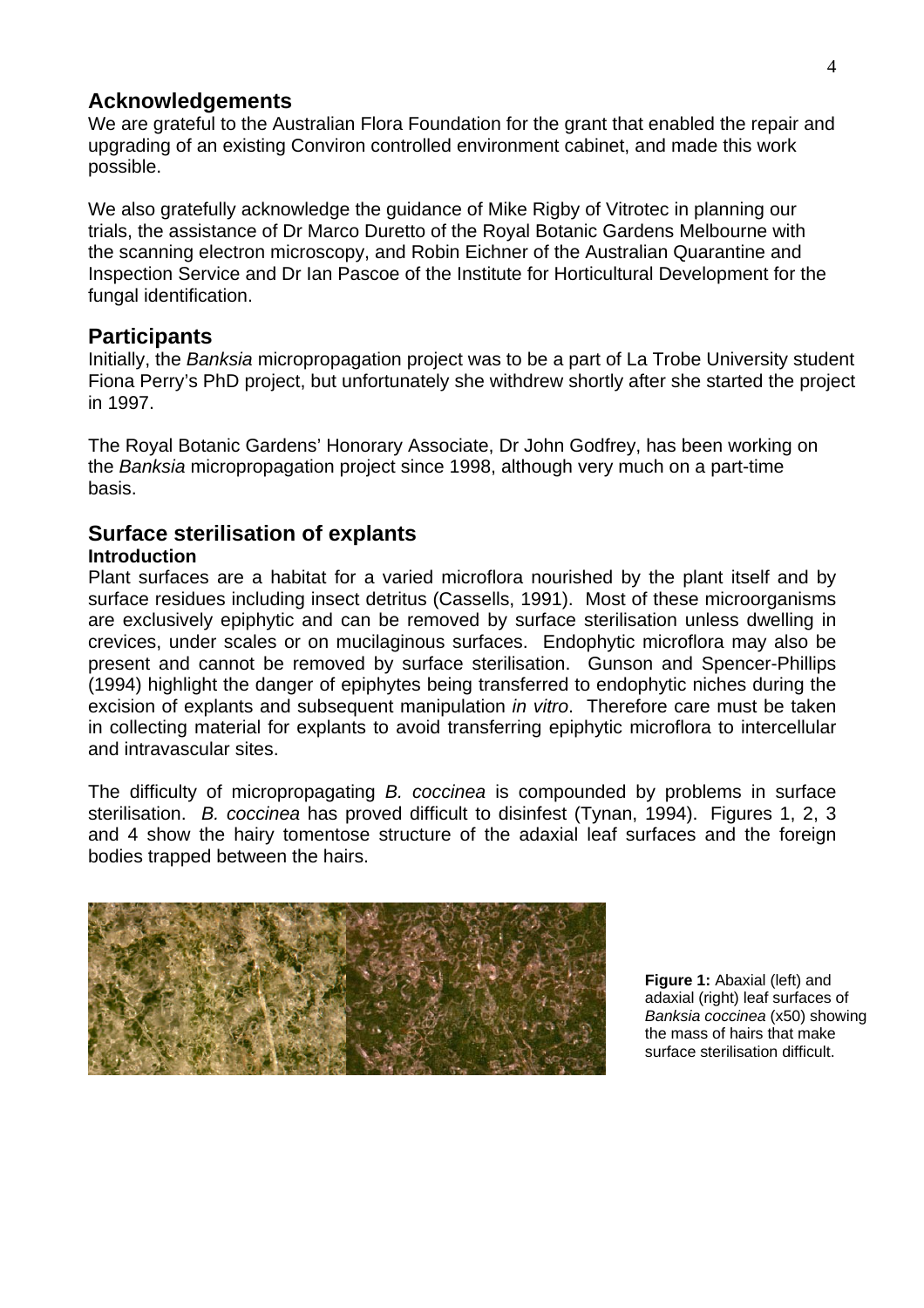

**Figure 2:** Scanning electron micrograph of the adaxial surface of *Banksia coccinea*, showing the multitude of coiled hairs (x100).

**Figure 3:** Scanning electron micrograph of the adaxial surface of *Banksia coccinea* (x1000*)*. Arrows indicate some contamination.

**Figure 4:** Photomicrograph of a stained section of a developing leaf of *Banksia coccinea* showing the numerous hairs arising from the epidermal layer (x250).

Pre-treatment of the mother plant by growing it in a protected environment and/or using foliar fungicides reduces the incidence of surface contamination, but a protected environment is not always possible and the use of fungicides is best avoided. Fungicides and antibiotics added to culture media have undesirable environmental and health implications. The widespread use of antibiotics in humans and animals increases the potential for antibiotic resistance (Austin *et al*., 1999) and exposure to fungicides, particularly together with herbicides, results in a significantly increased risk for non-Hodgkin lymphoma (Hardell & Eriksson, 1999). A further danger is that pharmaceutical products and their often more toxic metabolites can be present in the environment at concentrations similar to pesticides (Halling-Sφrensen *et al*., 1998) and, like them, are persistent and mobile appearing in ground water, streams and drinking water (Pearce, 1999). Antibiotic resistant epiphytic bacteria have also been detected on plants cultured with antibiotics (Epton, 1993).

PPM (Plant Preservative Mixture), a mixture of two isothiazolones, is an additive which controls contaminants in culture, and an independent assessment (Niedz, 1998) supports the manufacturer's claims of its effectiveness, but its long term safety and effect on the physiology of explants following several subcultures has not been extensively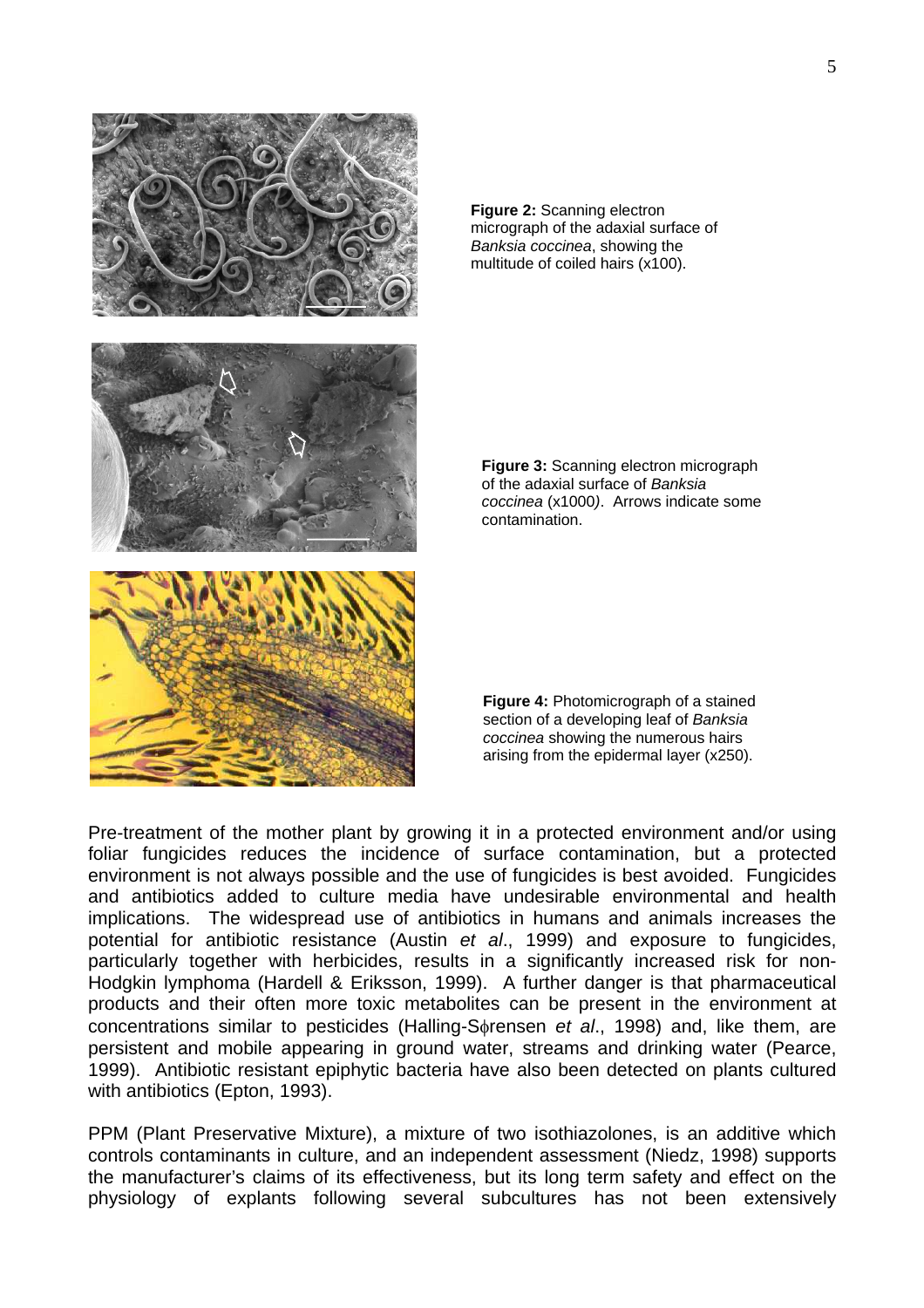documented. Reports of other additives with the same purpose e.g. sodium dichloroisocyanurate (Parkinson, Prendergast & Sayegh, 1996) appear from time to time.

Successful disinfestation of *B.coccinea* has been achieved (Tynan, 1994), but the decontamination process, which included soaking explants in Benlate® overnight, was lengthy and may have altered plant cell physiology, resulting in sub-optimal material which subsequently failed to survive. Benlate-induced phytotoxicity has been reported for example in bedding plants (van Iersel & Bugbee, 1997), and DuPont withdrew Benlate® from sale in 2001 due to litigation initiated by many plant growers concerned that the product caused problems with their crops (DuPont, 2003). Physical surface treatment, such as scrubbing, must damage tissue, and the inclusion of antibiotics in the medium can be phytotoxic (Pollock *et al*. 1983; Debergh & Maene, 1984; Duhem *et al*. 1988; Enjalric *et al*., 1988) and can inhibit photosynthesis (Surzycki, 1969).

A fast, simple, safe and effective means of surface de-contamination which does not damage plant cells or destroy surface integrity has obvious advantages.

#### **2. Method**

Terminal shoots of *Banksia coccinea*, about 150mm long, were collected from greenhouse grown plants, the leaves trimmed, and the stems placed into 0.01M HCl with 3 drops/500ml of Tween 80® (pH 2.4) with gentle agitation for 3 minutes, transferred directly to 1% available chlorine solution (sodium hypochlorite - Domestos® 1:5; pH 12.4) for 10 minutes with constant agitation; then transferred directly to sterile 2.4mM citric acid (pH2.9) solution for 5 minutes. The sections were rinsed once and stored in sterile deionised water.

Ninety-three axillary buds showing obvious signs of growth were selected from 9 different plants and were initiated on Woody Plant Medium (WPM) (Lloyd & McCown, 1980) with 1µM BA and 0.1µM IBA. A further 98 axillary buds from 8 different plants were initiated on ½ Murashige & Skoog medium (M&S) (1962), also with 1µM BA and 0.1µM IBA. The explants were initiated under a light intensity of 20-60 $\mu$ mol.m<sup>-2</sup>s<sup>-1</sup>.

Contamination and explant survival were recorded after five weeks. Microorganisms found on contaminated explants were identified by Robin Eichner and Ian Pascoe at Australian Quarantine Inspection Service and the Institute for Horticultural Development respectively, both at Knoxfield, Victoria.

#### **3. Results:**

Contamination and explant survival are recorded in Table 1. Seventy-five percent of explants survived, and remained green and viable after surface sterilisation using the hydrochloric acid/sodium hypochlorite/citric acid treatment, and subsequent placement on either WPM or M & S. A higher percentage of explants survived on ½ M & S although bud expansion and growth was observed to be best on WPM.

**Table 1:** Explant survival and condition 5 weeks after disinfestation with hydrochloric acid/sodium hypochlorite/citric acid treatment.

| <b>Explant condition</b> | Percentage explants |                   |       |
|--------------------------|---------------------|-------------------|-------|
|                          | <b>WPM</b>          | $\frac{1}{2}$ M&S | Total |
| Green viable             |                     |                   | 75.5  |
| Contaminated             | 15                  |                   | 10.5  |
| Dead                     | 25                  |                   | ٦4    |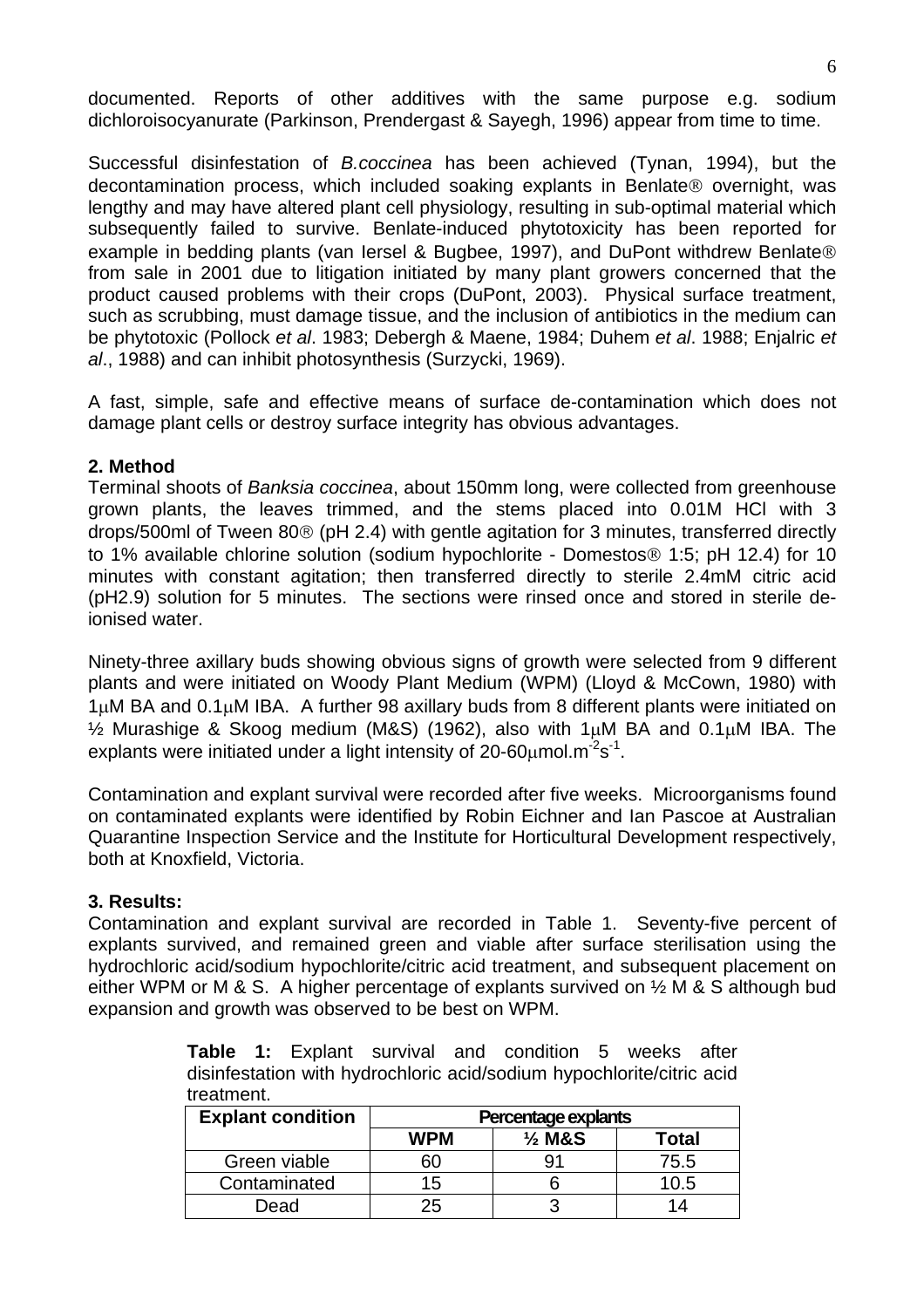Scanning electron micrographs of the abaxial surface of treated *B. coccinea* leaves (Figures 5 and 6), show the effect of the treatment on the explant surface. Surface contamination is markedly reduced, most of the surface hairs are abscised, and the surface of the cuticle is smoother than the untreated control (Figures 2 and 3).



**Figure 5:** Scanning electron micrograph of the adaxial surface of *Banksia coccinea* after treatment with HCl, sodium hypochlorite and citric acid, showing the reduced contamination and number of hairs (x100).

**Figure 6:** Scanning electron micrograph of the adaxial surface of *Banksia coccinea* after treatment with HCl, sodium hypochlorite and citric acid, showing the smoother surface of the cuticle, and markedly reduced surface contamination (x1000). The base of an abscised hair can be seen in the top right corner.

The most common fungal contaminant was *Cladosporium* sp. which appeared as a grey fluffy growth, the organism being characterised by lemon-shaped conidia. *Cladosporium* was also the persistent and commonest contaminant of seed. Other contaminants were *Nigrospora* sp. and *Sordaria* sp. which are both saprophytic; *Acremonium* sp., an endophyte in grasses; and *Tilletiopsis* sp. which is a hyperparasite probably parasitic to other fungal parasites. All the fungi identified were not considered to be pathogenic but rather reflected incomplete surface sterilisation.

#### **4. Discussion**

The densely hairy surfaces of *B. coccinea* are a haven for microorganisms which are difficult to remove because of inadequate wetting due to the trapped air between and under the hairs. Comparison of Figures 5 and 6 with Figures 2 and 3 shows that the treatment for surface sterilisation of this trial, partially denudes the surface of hairs and epicuticular structures, and with them, surface contaminants are also removed.

During the sterilising process there is a rapid and extreme environmental change in pH from pH 2.36 for 0.01M HCl to pH 12.38 for Domestos® 1:5 solution to pH 2.89 for 2.4mM citric acid solution. It is thought this disrupts the cells of the surface microorganisms causing death (Rigby, 1998, pers. comm.). Although exposure to these extremes of pH is phytotoxic to very young tissue, growing axillary *B. coccinea* buds can withstand over 15 minutes exposure to the Domestos® solution, and still produce some viable explants.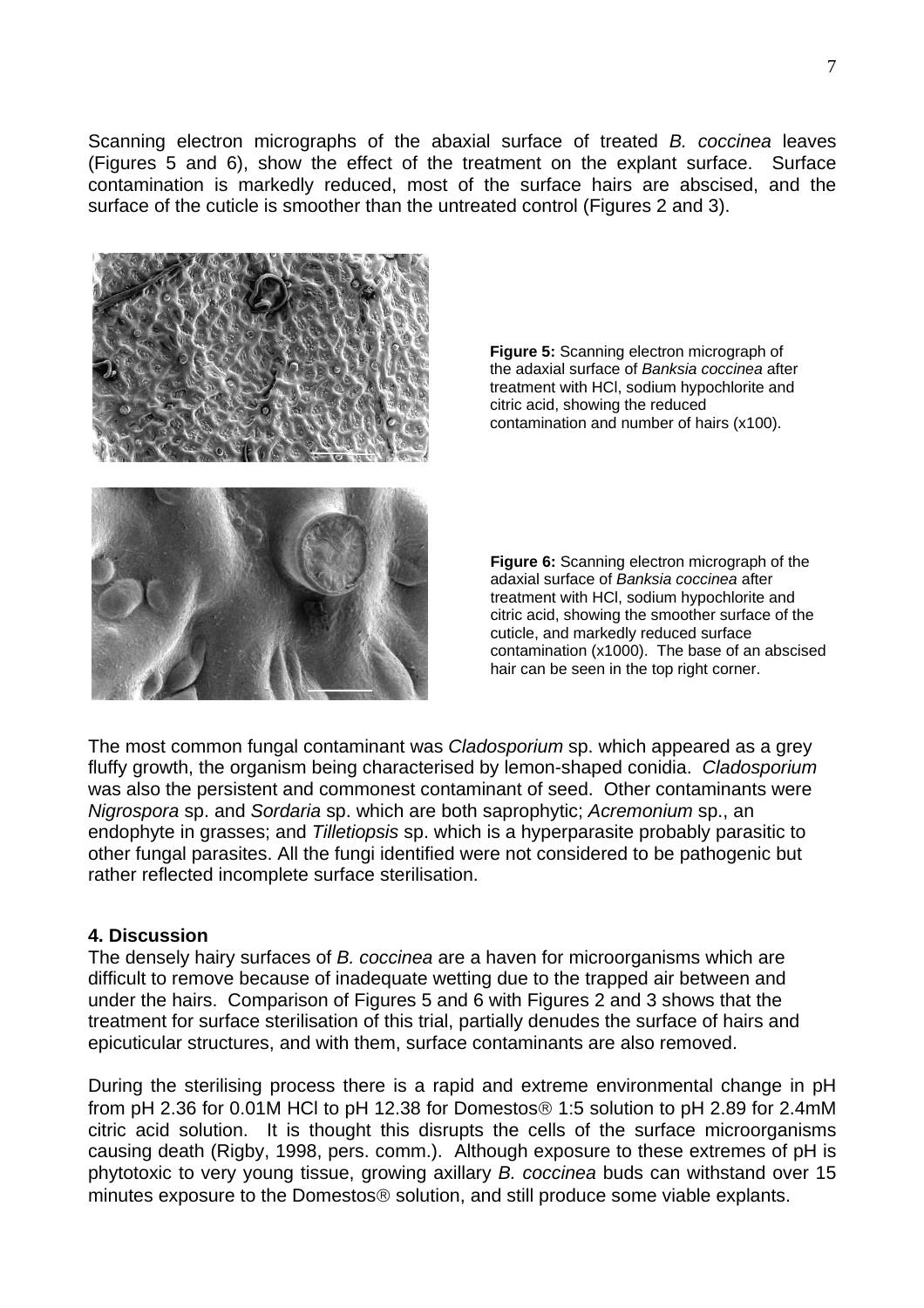Krebs' Cycle acids, especially citric acid, are growth stimulants, and growth in culture of some plants is enhanced if an organic acid is present in the culture medium (George, 1993). Although omitted from the culture media in this experiment, its use as a final bath was designed to reduce pH after the sodium hypochlorite rinse, and to be absorbed by the explant to stimulate growth.

The advantage of this technique is that it is simple, safe, fast and effective. This method of surface sterilisation has been used successfully on *Leptospermum* spp., *Phalaenopsis* spp. and *Begonia* cultivars.

### **Further work**

This surface sterilisation method has enabled a number of small trials to be undertaken to determine an optimal *in vitro* medium for the initiation and multiplication of *Banksia coccinea*. Although long-term *in vitro* survival and multiplication have been unsuccessful to date, a basis for a full-time research project has been established. With recent advances in the micropropagation of "recalcitrant" woody species, more rapid progress may now be possible.

# **References**

- Austin, D.J., Kristinsson, K.G. and Anderson, R.M. (1999) The relationship between the volume of antimicrobial consumption in human communities and the frequency of resistance. Proceedings of the National Academy of Science USA 96: 1152- 1156.
- Australian Flower Export Council (2003) A snapshot of Australian floriculture and exports Australian Flower Export Council (http://www.feca.com.au/)
- Baker, J (1994) Where is WA's wildflower industry off to? Australian Horticulture 92(9) 44-45
- Cassells, A.C. (1991) Problems in tissue culture: culture contamination. In Debergh, P.C. and Zimmerman, R.H. (eds.) 'Micropropagation. Technology and application.' Kluwer, Dordrecht.
- Debergh, P. and Maene, L. (1984) Pathological and physiological problems related to the *in vitro* culture of plants. Parasitica 40(2-3): 69-75.
- Duhem, K., Le Mercier, N. and Boxus, P. (1988) Difficulties in the establishment of axenic *in vitro* cultures of field collected coffee and cacao germplasm. Acta Horticulturae 225: 67-75.
- DuPont (2005) Benlate® Fungicide. E.I. du Pont de Nemours and Company (http://heritage.dupont.com/floater/fl\_benlate/floater.shtml) Accessed May 2005.
- Enjalric, F., Carron, M.P. and Lardet, L. (1988) Contamination of primary cultures in tropical areas: the case of *Hevea brasiliensis.* Acta Horticulturae 225: 57 –65.
- Epton, H.A.S. (1997). Epiphytic bacteria: activities, risks and benefits In 'Pathogen and microbial contamination management in micropropagation'. (Ed. A.C.Cassells) pp.299-308 (Kluwer Academic Publishers: Dordrecht).

George, E.F. (1993). Plant propagation by tissue culture. Part 1. The technology. 2<sup>nd</sup> edition. Exegetics Ltd., England.

- Gunson, H.E. and Spencer-Phillips, P.T.N. (1994) Latent bacterial infections: epiphytes and endophytes as contaminants of micropropagated plants. In Lumsden, P.J., Nicholas, J.R. and Davies, W.J. (eds.) 'Physiology, growth and development of plants in culture' Kluwer, Dordrecht.
- Halling-Sφrensen, B., Nors Nielsen, S., Lanzky, P.F., Ingerslev, F., Holten Lützhφft, H.C. & Jorgensen, S.E. (1998) Occurrence, fate, and effects of pharmaceutical substances in the environment – a review. Chemosphere 36(2): 357-393.